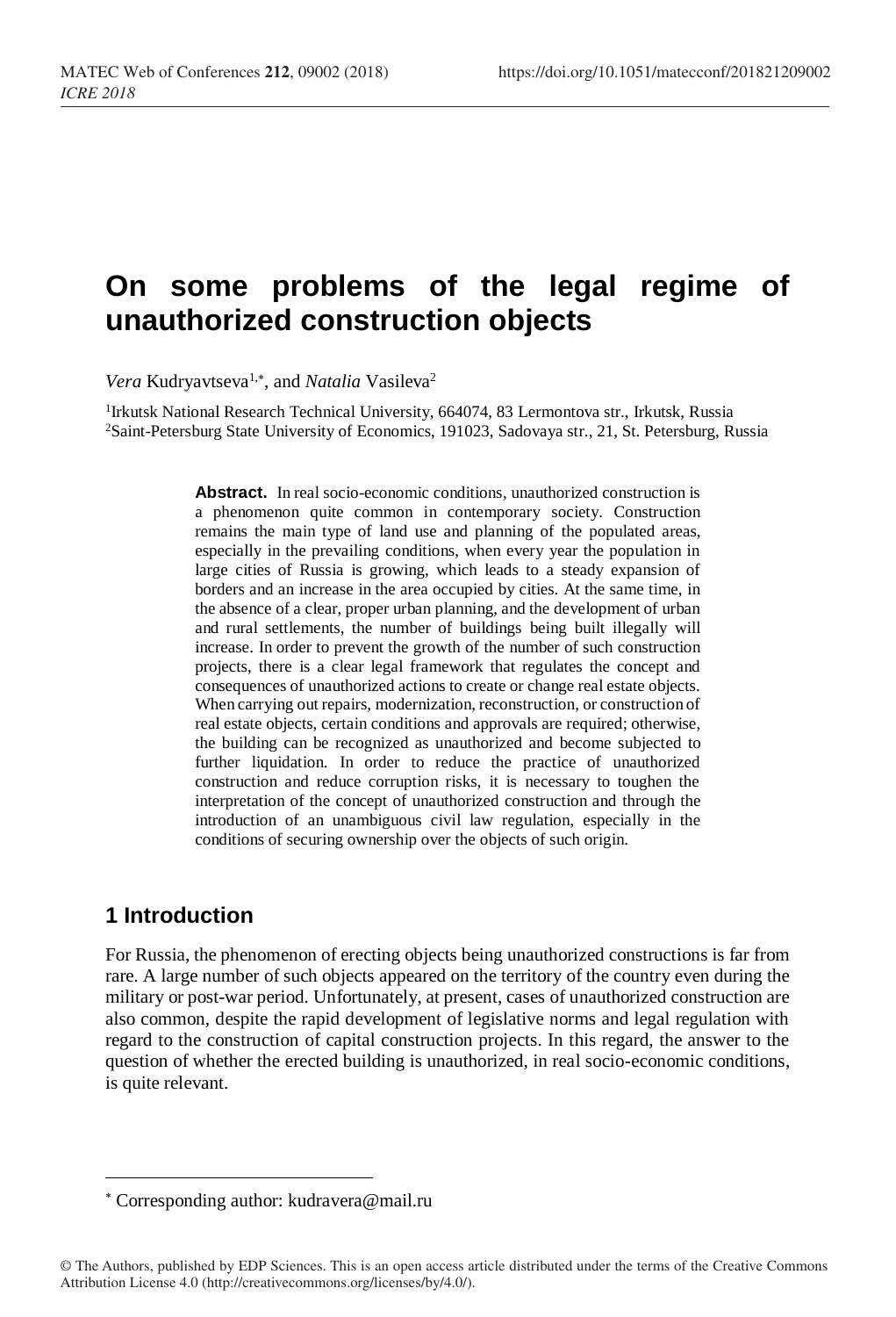#### **2 Materials and methods**

In order to correctly identify the existing approaches to solving the problem of unauthorized construction on the territory of the Russian Federation, it is, first of all, necessary to disclose the content of the very concept "unauthorized construction", enshrined in the Civil Code of the Russian Federation.

Art. 222 of the Civil Code of the Russian Federation gives the following definition: "An unauthorized construction is a building or other structure erected on a land plot not provided in accordance with the established procedure or on a land plot, the permitted use of which does not permit the construction of a given object on it, or erected, created without obtaining necessary permits or with violation of town-planning and building norms and rules" [1]

At the same time, it should be noted that this article is in Chapter 14 of the Civil Code of the Russian Federation, which deals with the acquisition of property rights. This circumstance may indicate that, according to the current legislation, unauthorized construction is only one way of acquiring property rights to real estate. But at the same time, the person who carried out the construction, after it is completed, does not have ownership of the erected building. Accordingly, such a construction cannot function properly in the market, because it cannot be presented, sold, or exchanged.

In accordance with the current regulatory framework, the emergence of ownership over an unauthorized construction is directly dependent on the type of rights to a land plot. For the recognition of an unauthorized construction as legal and, as a result, the acquisition of ownership over it, it is necessary that the land on which it is erected should be belong to the person wishing to obtain the rights to this building:

- in the property;
- indefinite use;
- lifelong possession.

The review of different views on identifying the subjects of relations governed by Article 222 of the Civil Code of the Russian Federation is, as a result, reduced to one opinion, namely that these subjects of relations are clearly and specifically defined in legislation (Figure 1).

It should be noted that the unauthorized construction refers to both a social and legal phenomenon arising at the junction of private and public interests. An example is the situation in which one civilian carries out capital construction on a land plot not belonging to him/her. In this case, on the one hand, there is an owner of a land plot, the rights to which are secured by law and for which there is a legitimate private-law interest. On the other hand, there are public interests, represented by public authorities, which regulate and control the legal relations associated with the construction of real estate objects.

Moreover, construction sites that were created without permissions of the relevant authorities, without a developed and coordinated construction project in accordance with the building and technical standards, which have not been tested in accordance with the procedure established by law, can be dangerous and harmful. Based on these characteristics, it is necessary to consider and perform an assessment of the consequences of unauthorized construction.

It should be noticed that the building can become the object of relations regulated by Art. 222 of the Civil Code only if it is recognized as being unauthorized. The unauthorized construction can be recognized if there is at least one of the four characteristics indicated in this article of the Civil Code of the Russian Federation (Figure 1).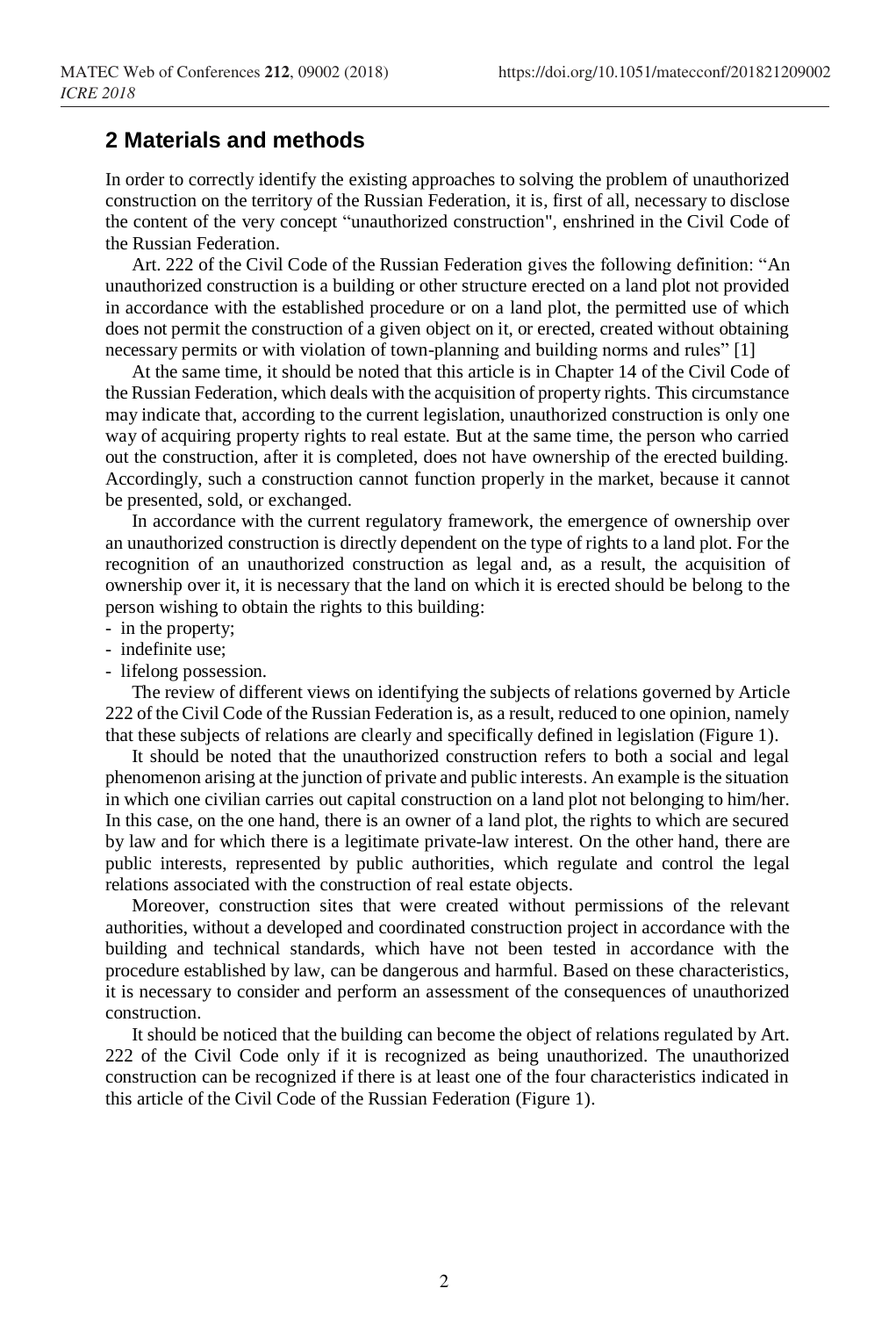

**Fig. 1.** Signs of unauthorized buildings.

Let us consider in more detail these features.

*1. Construction of an object of capital construction on a land plot not intended for these activities and not provided for these purposes in accordance with the procedure established by law or other legal acts.*

In Art. 222 of the Civil Code of the Russian Federation, the criteria for allowing the object of construction to be classified as unauthorized construction are clearly defined. One of the main criteria is the erection of a real estate object on a land plot not intended for this purpose.

Moreover, Art. 263 and 264 of the Civil Code of the Russian Federation note that only the owner of a land plot or a person who has received the owner's permission and issued a civil law transaction can carry out the construction of real estate objects on this land. Thus, the owner of an unauthorized construction can reach an appropriate legal agreement with the land owner to avoid the recognition of its construction as being unauthorized [10, 11].

*2. Construction of a building on a land plot that has an authorized use different from the permit for construction of a given object on it.*

Art. 263 of the Civil Code of the Russian Federation states that the owner of a land plot must comply with the requirements of not only town-planning, but building codes and rules, as well as requirements for the use of the land plot strictly for its intended purpose. At the same time, the current Russian law does not give a clear and concrete concept of the "targeted use of land," but it is often mentioned in both legal literature and law enforcement.

According to the Russian legislation, namely Part 1, Part 2, and Art. 7 of the Land Code of the Russian Federation, land resources for their designated purposes are divided into the corresponding categories. Division by category is carried out in accordance with the zoning of territories [3].

Proceeding from this, if the construction of a building on the ground does not fall into the appropriate category and is not specially allocated for these purposes, then to obtain the ownership of the object in question, it is necessary to change the purpose of the land plot, which in practice is a rather laborious task, because only with the permission of the competent authority, which is the head of the local administration and in view of the public hearings held, it would be possible to perform a change in the type of permitted use of the land.

*3. Creation of an unauthorized construction without obtaining necessary permits, as well as avoidance of obtaining approvals and permits necessary for construction works.*

The concept of the "building permit" is fixed in Art. 51 of the Civil Code of the Russian Federation. It is defined as a "document that confirms the compliance of the project documentation with the requirements established by the town planning regulations, the territorial planning project, and the land surveying project, in the construction, reconstruction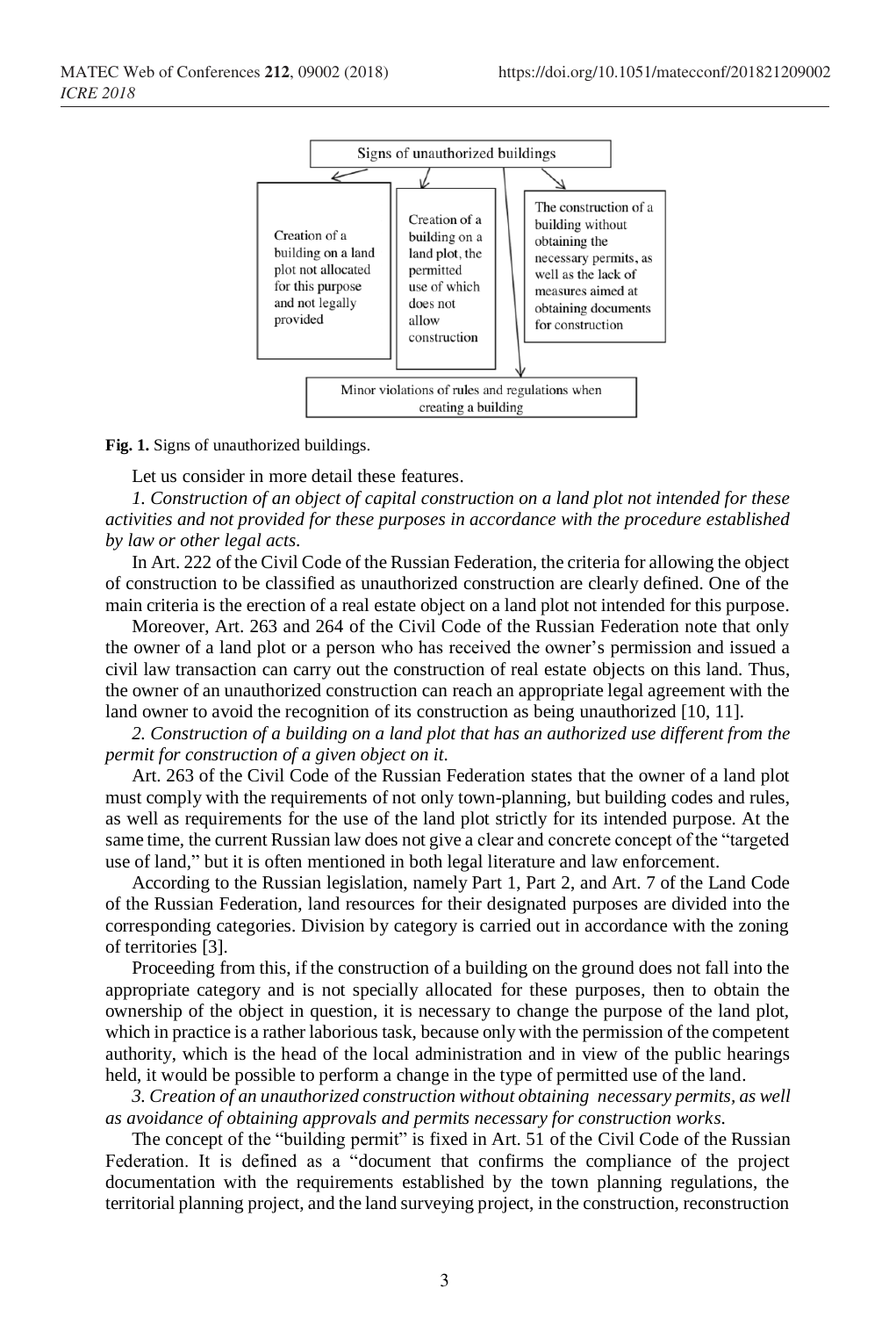of the capital construction site that is not a line facility or the requirements established by the territorial planning project and the project of land surveying, in the course of construction, reconstruction of a linear facility, and the permissibility of locating a capital construction site on a land plot in accordance with the permitted use of such land, and restrictions established in accordance with the land and other Russian legislation." [2] Only having a permission to build, a developer can work on the construction, reconstruction, and repair of buildings and structures.

The algorithm for obtaining a building permit is shown in Fig. 2.



**Fig. 2.** Algorithm of actions for obtaining a building permit.

Construction of auxiliary structures, garages, objects that are not capital, such as stalls, awnings, and other objects, is an exception to the general list, and, according to p.17 of Art. 51 of the Civil Code, obtaining a building permit is not provided for such facilities [2].

*4. Creation of an unauthorized construction with minor deviations from the code of building rules and town-planning norms*.

Until September 1, 2015, only significant violations of town-planning and building codes and rules could become grounds for recognizing the building as unauthorized. After this date, there are enough minor violations to recognize the object being illegally erected.

# **3 Results**

Since September 1, 2015, amendments to Art. 222 of the Civil Code (Federal Law of July 13, 2015 No. 258-FZ) have been in place. They include the following:

1) Only buildings and structures will be classified as unauthorized construction;

2) Even a slight deviation or violation of the norms will be the basis for recognizing the construction as being unauthorized;

3) The procedure for recognizing the ownership over the object of unauthorized construction will become more complicated by an order of magnitude. Moreover, the person who erected this type of construction will not have the opportunity to acquire ownership of it.

4) Local self-government bodies will be able to demolish an unauthorized structure without a court decision, if it is erected on a site that is part of the: (a) territory with special conditions for the use of areas (the exception is the zone of protection of cultural heritage);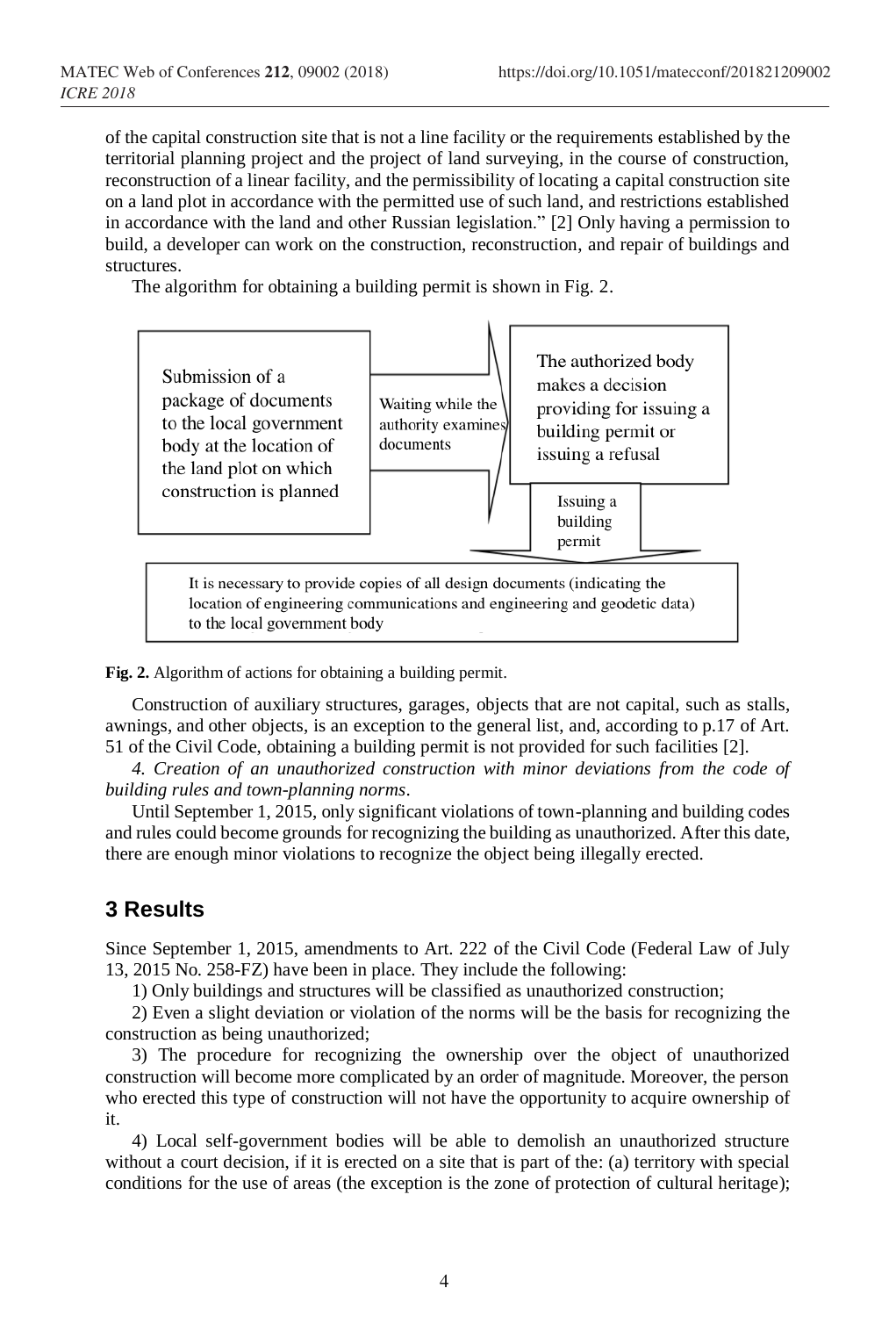(b) territory of common use or in the zone of diversion of utility networks being of the federal, regional or local significance [1].

Depending on whether the person who erected the object is known, the order of actions will differ (Table 1).

| The developer is known            | The developer is unknown                                |  |  |  |
|-----------------------------------|---------------------------------------------------------|--|--|--|
| After the decision on the         | The local government is obliged within seven days       |  |  |  |
| demolition of an unauthorized     | from the date of the decision: (a) to publish           |  |  |  |
| construction is taken, the local  | information on the planned demolition of the            |  |  |  |
| government sends a copy of the    | unauthorized construction site; (b) to publish          |  |  |  |
| decision to the person who        | information about the planned demolition of an          |  |  |  |
| erected the object within 7 days. | unauthorized construction on the official website; (c)  |  |  |  |
| It must indicate the time for     | to place a message about the planned demolition of the  |  |  |  |
| demolition of the unauthorized    | particular unauthorized construction in form of an      |  |  |  |
| construction, which<br>cannot     | information poster (within the boundaries of the site   |  |  |  |
| exceed 12 months.                 | on which the unauthorized construction site is          |  |  |  |
|                                   | located).                                               |  |  |  |
|                                   | The local government may, at its own expense,           |  |  |  |
|                                   | demolish an unauthorized structure. The demolition      |  |  |  |
|                                   | period will not occur earlier than two months after the |  |  |  |
|                                   | day of posting the announcement of the planned          |  |  |  |
|                                   | demolition on the official website of the local         |  |  |  |
|                                   | government.                                             |  |  |  |

|  | Table 1. Algorithm for the demolition of the property. |  |
|--|--------------------------------------------------------|--|
|  |                                                        |  |

In order to avoid the recognition of an object of property being illegally constructed, it is necessary to have the following: (a) a land plot suitable for the construction; (b) a construction project that has received a positive opinion from the examination and supervisory bodies; (c) a permission to put the facility into operation (issued by a special commission in accordance with the Town Planning Code of the Russian Federation).

## **4 Discussion**

The construction of unauthorized buildings has become a serious problem in the cities of most countries. Despite numerous efforts at local levels to address this problem, its existence and consequences continue to grow. Also, social, economic, and physical problems associated with this situation are increasing day by day, negatively affecting the development of a comfortable urban environment [14]. Self-constructed buildings do not allow creating a reliable and accurate database of real estate objects, which is necessary for monitoring, analysis, and forecasts. In addition, there is a huge loss of income from property tax resulting from an inaccurate database of real estate.

Self-built neighborhoods or illegally chopped plots are often found on the outskirts of cities in South-Eastern Europe, from Serbia and Bosnia and Herzegovina to Greece. The number of illegal buildings being built in Turkey's three largest cities (Istanbul, Ankara, Izmir) is estimated at approximately 2 million [15, 16].

An unexpected discovery was made in 2012 by specialists of the National Cadastral Agency of Italy. They compared the images received from the satellite with official documents and found out that some houses around Naples, Cosenza, Salerno, and Reggio di Calabria were built illegally. Due to the concealment of this property, according to the Ministry of Finance of Italy, the state did not receive 472 million euros in taxes. [13]. At the same time, it should be noted that the European practice provides for mechanisms for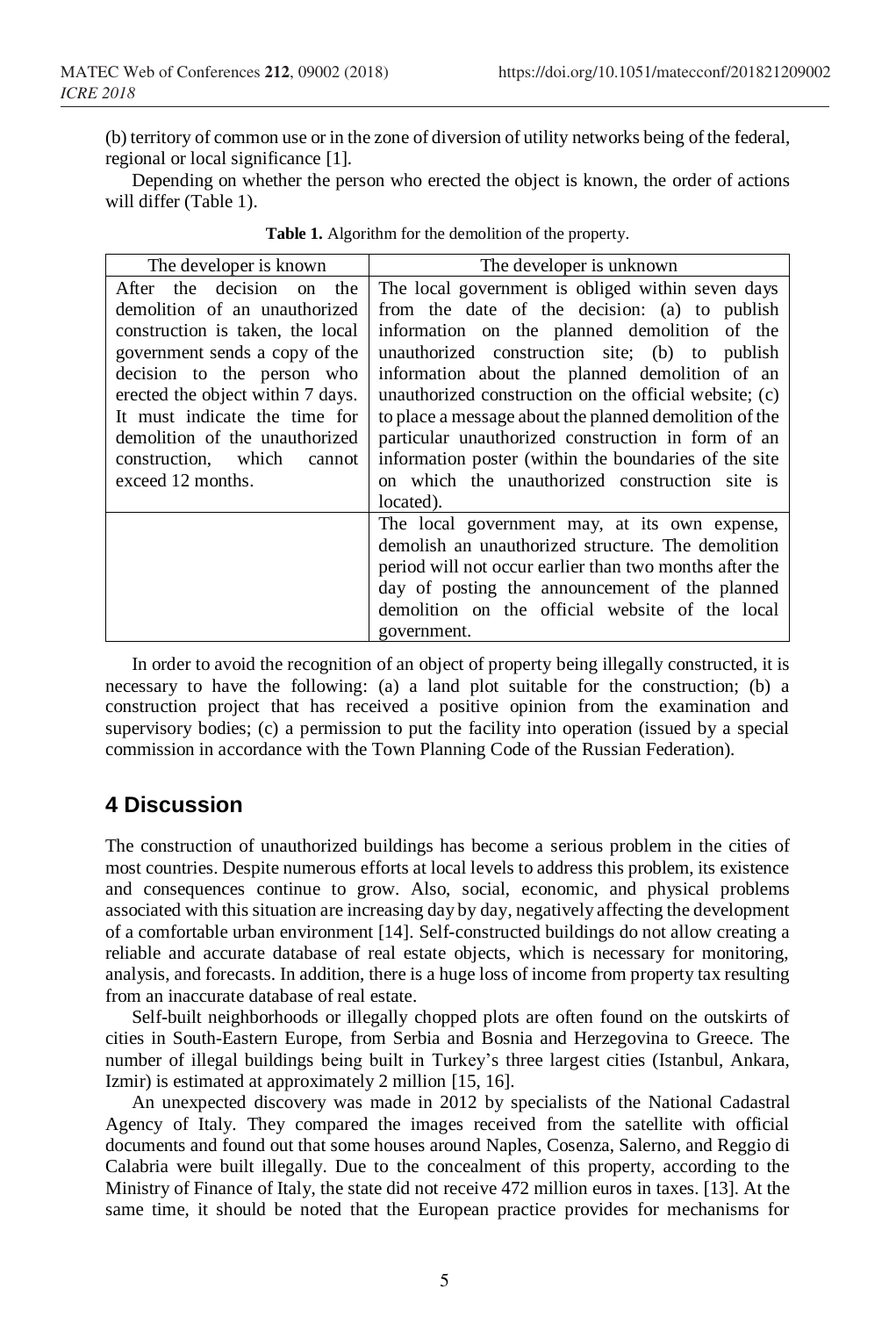compensation for the demolition of illegally erected buildings, while in the Russian legal system it is only necessary to develop and implement them.

The most stringent measures against erecting illegal buildings are taking place in Europe. For example, in the UK, no court decision is required for forced dismantling if illegal buildings or their redevelopment appear on the land.

Active struggle against illegal building is conducted not only in Europe. For example, in Israel, in July 2015, the army conducted an operation to eliminate unauthorized buildings in the West Bank, in the village of Beit El.

According to the Ministry of Construction and Housing and Communal Services of the Russian Federation, the problem of unauthorized construction has recently become of a threatening scale.

As of 2017, unauthorized construction is widely spread in almost all cities of Russia, one of the resonant developments in the field of real estate over the past few years is the demolition of trading pavilions in Moscow, being recognized as objects of unauthorized construction. The Irkutsk region is no exception (Figure 3).



**Fig. 3.** Unauthorized construction, according to data published on official websites of the cities represented.

In accordance with paragraph 4.2 of the Protocol of the meeting of the Government of the Irkutsk Region (dated 04.02.2016), the State Construction Supervision Service of the Irkutsk region maintains the Register of Unified Recording of Unauthorized Buildings Identified on the Territory of the Irkutsk Region. This register includes 2 main sections:

1) Unauthorized buildings, during construction, reconstruction of which state construction supervision should be carried out;

2) Unauthorized buildings, during construction, reconstruction of which state construction supervision should not be carried out [5].

When studying jurisprudence, on the issue of legalization of the ownership of illegally erected construction in Irkutsk, it was revealed that the special distribution in 2016-2017 got disputes concerning arbitrarily erected objects of commercial purpose (Figure 4).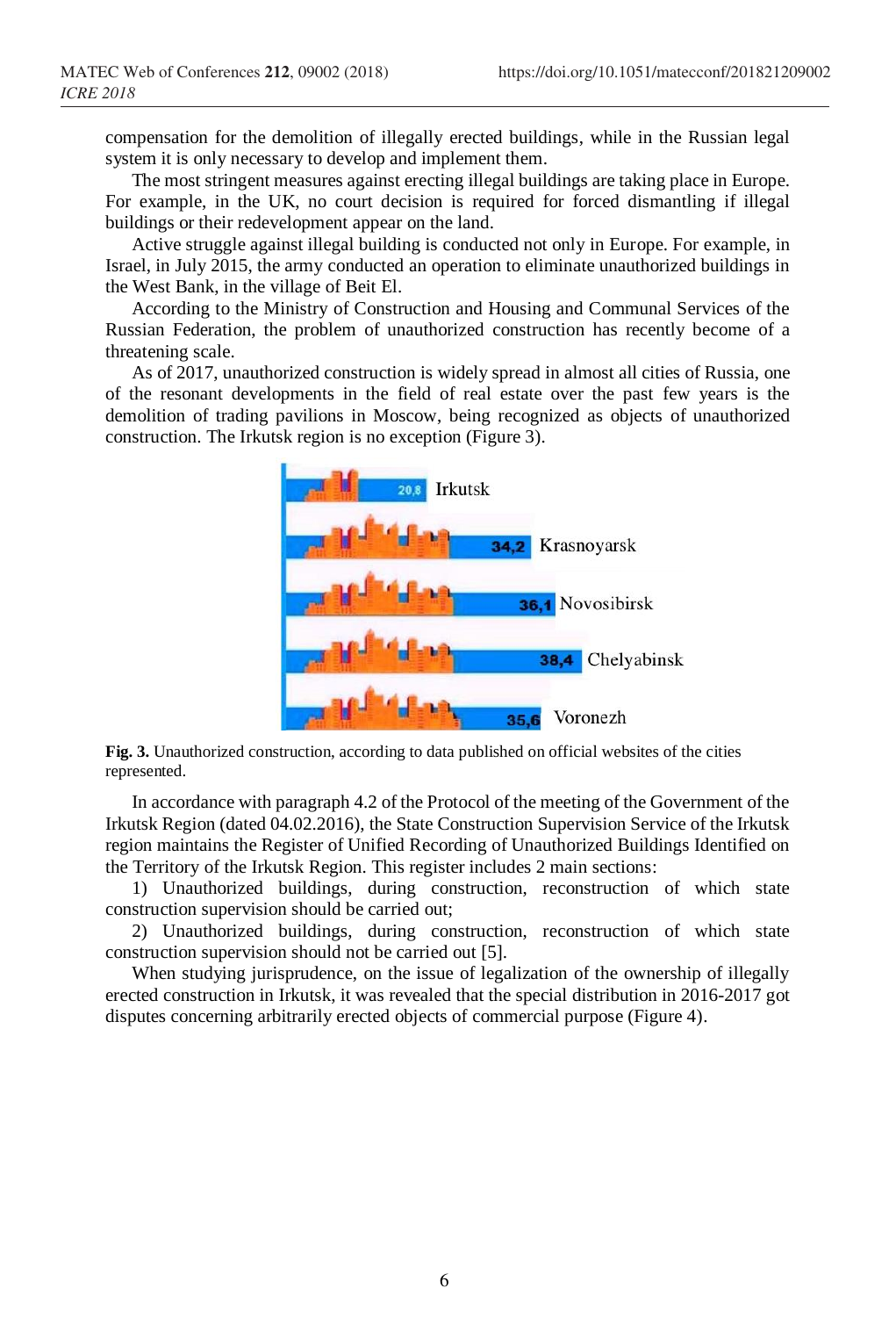

**Fig. 4.** Kinds of objects built arbitrarily in Irkutsk, 2016-2017 [5].

First of all, this tendency towards the growth of unauthorized commercial facilities is explained by the fact that it is difficult to obtain the necessary documentation for the construction, especially during the construction of various commercial facilities. This process can drag on with time, so developers often decide to come to such an exit: they begin collecting permits while building [17]. Such an object is to be considered illegal until the moment when all documents are collected.

On the basis of the data given, an analysis was made of information on the fate of unauthorized buildings, according to which, in 55% of cases, the court decides to recognize the ownership of the object, while in 45% of the cases, it decides to demolish the object.



**Fig. 5.** Options for further development of events on the self-constructed commercial objects.

On the basis of the diagram above, we should agree with a number of authors who argue that demolition decisions are made on the grounds that the objects are investigated incorrectly or incompletely within the framework of the expertise and are misleading.

# **5 Conclusion**

Legislation in the field of legal regulation of objects related to unauthorized erection is in constant improvement. The Government of the Russian Federation has submitted to the State Duma a draft of the Ministry of Construction of Russia, which regulates issues related to the recognition of buildings by unauthorized structures and their demolition. According to this bill, the object that has been built would probably not be demolished in case if the owner has all necessary approvals and decisions. To date, the documents have been approved by the State Duma Committee on State Construction and Legislation.

The Ministry of Construction of Russia proposed to legalize the term "unauthorized construction". They define it in the following way: "A building erected on a land plot provided illegally or on a site whose construction permit does not allow the erection of this object." Self-construction is also recognized as the buildings being "created without obtaining necessary permits or with violation of town-planning and building norms and rules."

Following the example of Italy, the state authorities in the Moscow region are currently